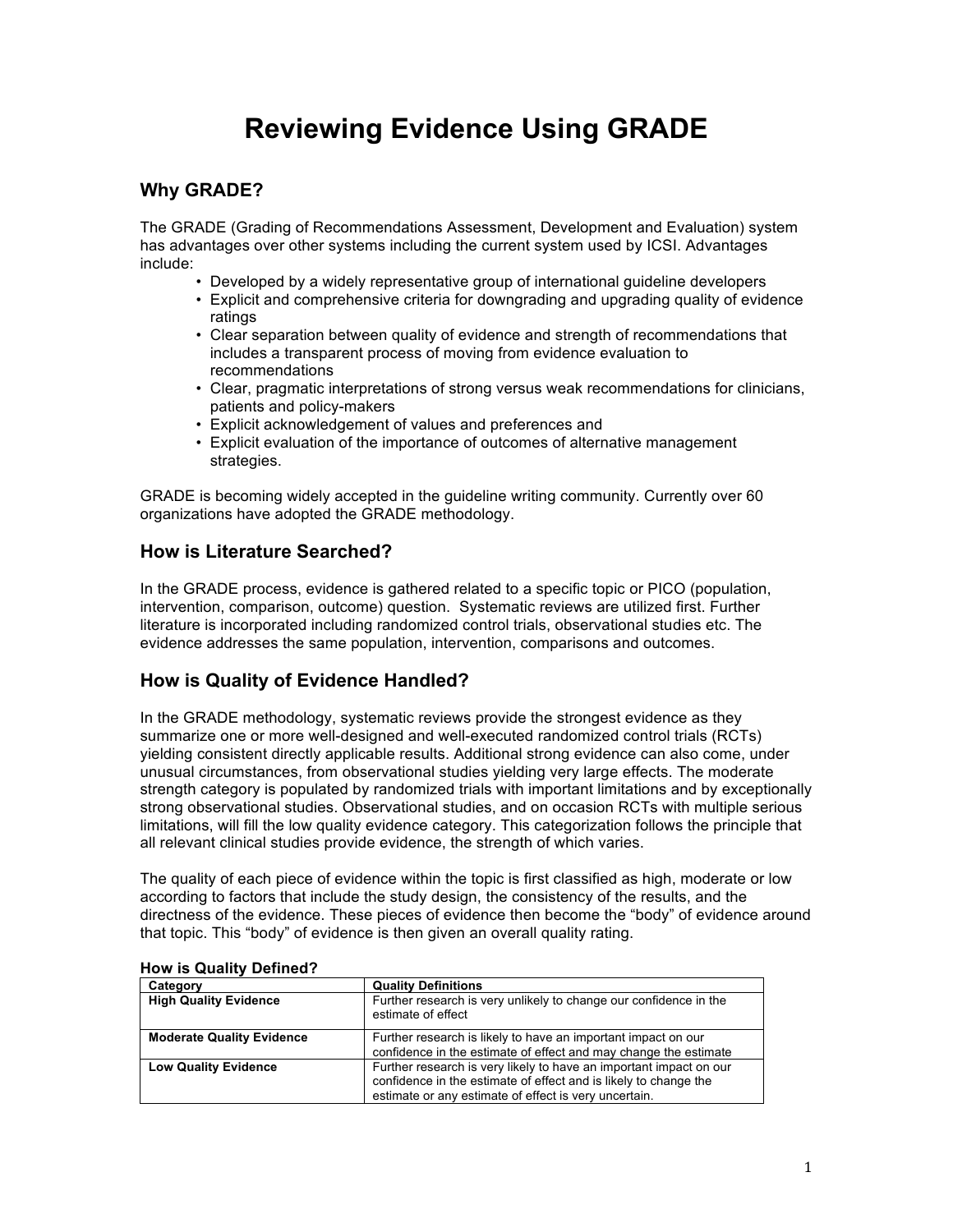*Note: Transition steps incorporating GRADE methodology include the following:*

• *All existing Class A (RCT's) studies have been considered as High quality evidence unless specified differently by a work group member.*

*• All existing Class B, C and D studies have been considered as Low quality evidence unless specified differently by a work group member.*

*• All existing Class M and R studies are identified by study design OR giving a low quality rating.*

*However, systematic Reviews are assessed using GRADE methodology.*

*• All new literature considered by the work group for this revision has been assessed using GRADE methodology.* 

#### **What To Do When Quality Of Evidence Differs Across Outcomes?**

ICSI will provide a single rating of quality of evidence for every recommendation. Recommendations, however, depend on evidence regarding a variety of outcomes. Thus, it may occasionally be necessary to report a single evidence grade when the quality of evidence differs across important outcomes. Benefit outcomes, for instance decreased mortality, are often supported by high quality evidence whereas only moderate or low quality evidence supports harm outcomes. In such instances, we suggest that editors should consider whether toxicity endpoints are crucial to the decision regarding the optimal management strategy. If they are, one must rate the overall quality of the evidence (the "body") according to the studies that address toxicity. If not, the overall rating of the evidence is based on the evidence regarding benefit.

### **What is the Difference in the Strength of Recommendations?**

*Recommendation language should include who should do what to whom under which circumstances. They should be supported by the quality of evidence. Within the annotations, the following should occur:*

- *Discussion of benefits and harms*
- *Values used by the work group in making recommendation*

*• Discussion of difference of opinion, if any, within in the work group or why differing from other guidelines (if applicable).*

#### **How is Strength Defined?**

GRADE classifies recommendations as strong or weak. Strength of recommendation is determined by the balance between desirable and undesirable consequences of alternative management strategies, quality of evidence, variability in values and preferences, and resource use.

| Costs (resource allocation)                             | The higher the costs of an intervention—that is, the greater the resources                                                                                                                                                                          |  |
|---------------------------------------------------------|-----------------------------------------------------------------------------------------------------------------------------------------------------------------------------------------------------------------------------------------------------|--|
|                                                         | consumed—the lower the likelihood that a strong recommendation is                                                                                                                                                                                   |  |
| Factor                                                  | <u>warrantech r</u>                                                                                                                                                                                                                                 |  |
| Balance between<br>desirable and undesirable<br>effects | The larger the difference between the desirable and undesirable effects, the<br>higher the likelihood that a strong recommendation is warranted. The<br>narrower the gradient, the higher the likelihood that a weak recommendation<br>is warranted |  |
| Quality of evidence                                     | The higher the quality of evidence, the higher the likelihood that a strong<br>recommendation is warranted                                                                                                                                          |  |
| Values and preferences                                  | The more values and preferences vary, or the greater the uncertainty in<br>values and preferences, the higher the likelihood that a weak<br>recommendation is warranted                                                                             |  |
| Costs (resource allocation)                             | The higher the costs of an intervention—that is, the greater the resources<br>consumed-the lower the likelihood that a strong recommendation is                                                                                                     |  |